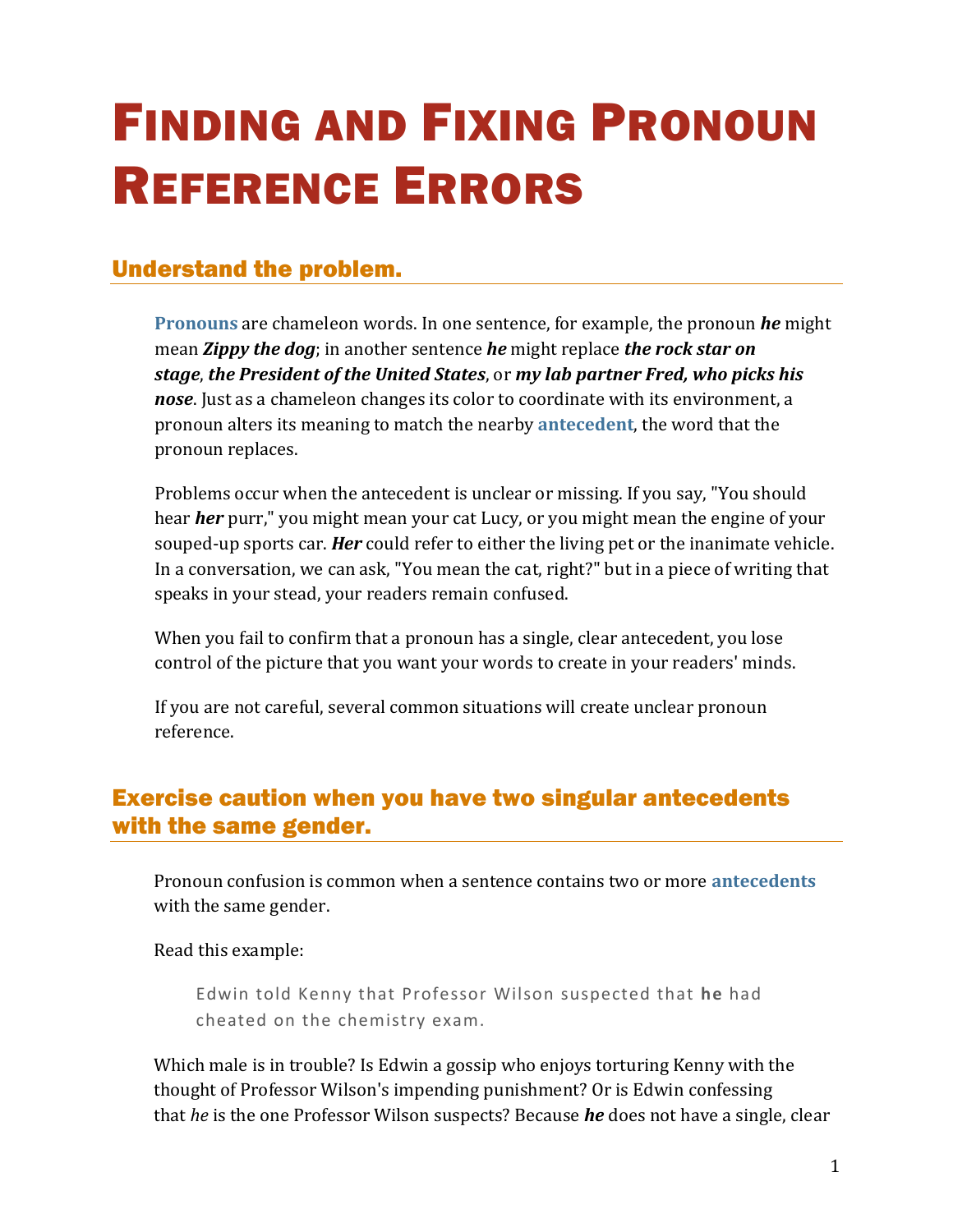antecedent—*it* can refer to either *Kenny* or *Edwin*—this sentence has pronoun reference problems.

To fix a pronoun reference error, you will often have to revise the sentence, replacing the pronoun with a clear, specific **[noun](https://chompchomp.com/terms/noun.htm)**.

#### Observe what happens:

Edwin told Kenny that Professor Wilson suspected that **Kenny** cheated on the chemistry exam.

Edwin told Kenny that Professor Wilson suspected that **Edwin** cheated on the chemistry exam.

#### If you dislike the repetition of the names *Kenny* or *Edwin*, set up dialogue like this:

Edwin told Kenny**, "**Professor Wilson suspects that **you** cheated on the chemistry exam**."**

Edwin told Kenny*, "*Professor Wilson suspects that **I** cheated on the chemistry exam**."**

*Kenny* and *Edwin* are examples of two gender-specific antecedents in the same sentence. The same kind of pronoun reference problem can occur with the genderneutral *it*.

#### Read this example:

John had just set down the overstuffed sandwich when he spotted a cockroach on the table. He smashed **it** with his open palm before he ate.

Some readers might assume that John smashed the insect. But I might think that he smashed the sandwich so that it would fit in his mouth. Our confusion means that *it* is an unclear pronoun. Substituting a specific **[noun](https://chompchomp.com/terms/noun.htm)** will let us know John's attitude toward a cockroach on the table:

John had just set down the overstuffed sandwich when he spotted a cockroach on the table. He smashed **the insect** with his open palm before he ate.

John had just set down the overstuffed sandwich when he spotted a cockroach on the table. He smashed **the bread** with his open palm before he ate.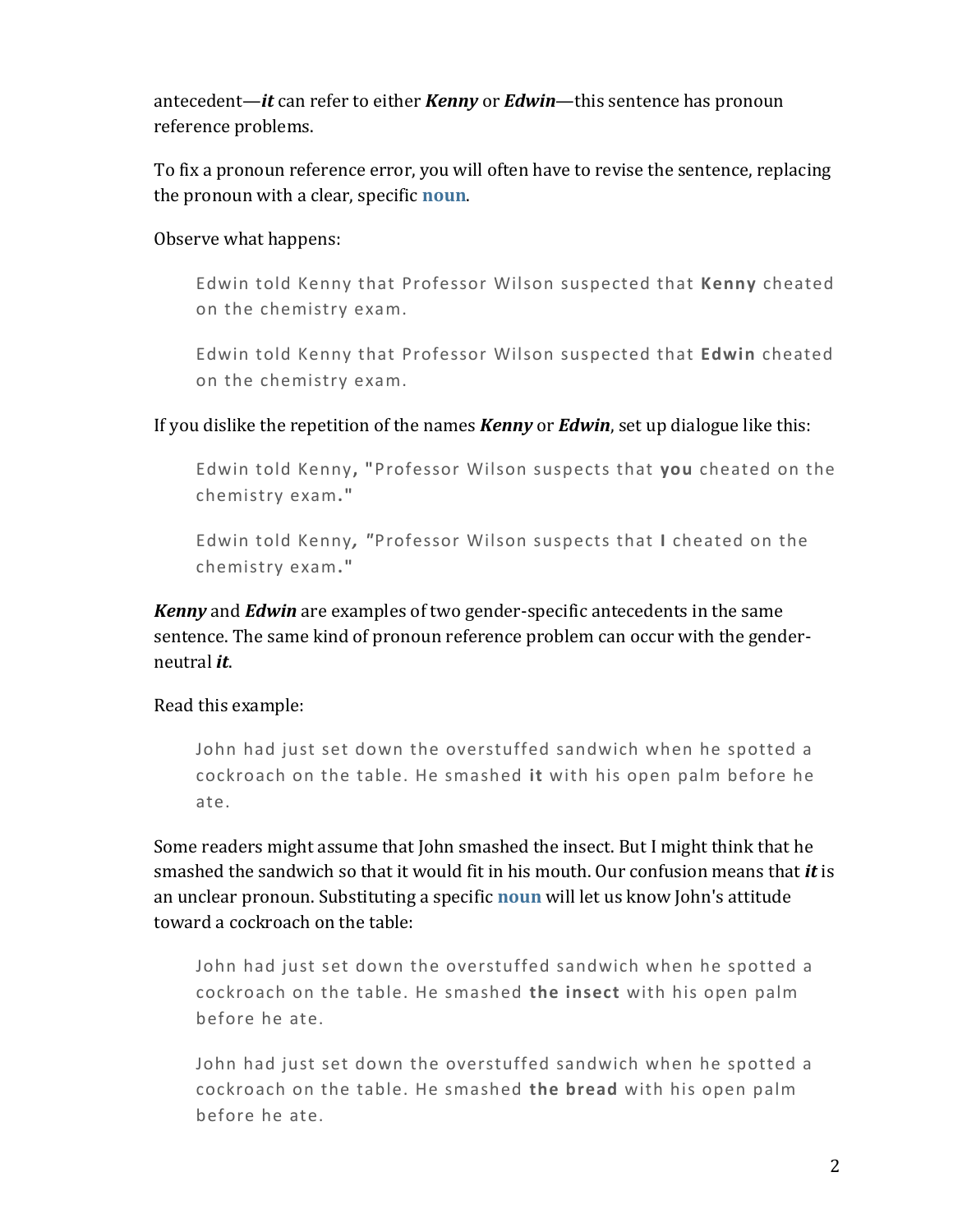No problem pronoun = no reference error!

## A possessive noun should not be the antecedent for a pronoun.

Possessive nouns function as **[adjectives](https://chompchomp.com/terms/adjective.htm)**. You can drive a *fast* car, a *red* car, a *dirty* car, or *Mom's* car. *Fast*, *red*, and *dirty* are all adjectives telling us which car. The possessive noun *Mom's* is adjectival too.

You ruin the clarity of a sentence when a possessive noun is the **[antecedent](https://chompchomp.com/terms/antecedent.htm)** for a subject or object pronoun like *he* or *him*.

Read this example:

**Kevin's** fingers were strumming the guitar when **he** winked at Donna.

When we read this sentence, we assume that Kevin is the *he* winking at Donna. But remember that *Kevin's* is acting as an adjective, not a **[noun](https://chompchomp.com/terms/noun.htm)**. If we replaced *Kevin's* with *agile*, *quick*, or *long*, we wouldn't consider any of those adjectives the antecedent for *he*, so we shouldn't consider *Kevin's* either. And the fingers certainly aren't doing the winking as they have no eyes!

Furthermore, a reader might wonder if the *whole* Kevin is strumming the guitar or if his disembodied fingers alone are making the music. The sentence in its current version is unclear.

To fix the problem, you can replace the pronoun with a specific noun. You can't have a pronoun reference error if you have no pronoun!

Kevin's fingers were strumming the guitar when **this young man** winked at Donna.

Or you can revise the sentence so that the pronoun refers to a real noun—that is, a real antecedent:

As **Kevin** strummed the guitar, **he** winked at Donna.

### Use the pronoun *they* with precision.

During a conversation, you can clarify a pronoun's **[antecedent](https://chompchomp.com/terms/antecedent.htm)** by pointing to someone or something. You might choose to introduce a visual aid. Or you might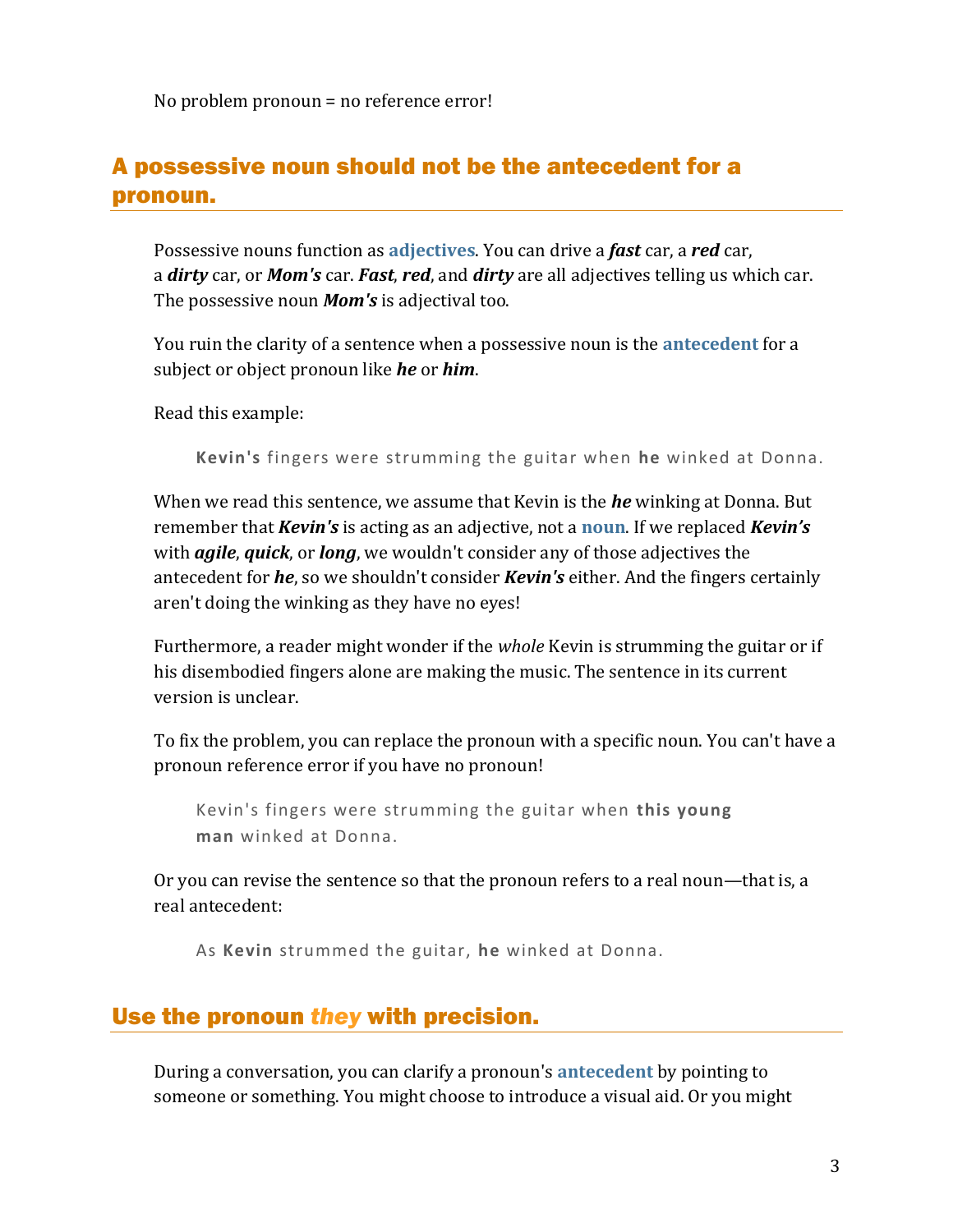know your audience's background and experience well enough to assume that these people know *who* or *what* you mean.

But when you write, the audience is often beyond your control, so the words alone must capture the picture that you have in your head and transfer it accurately to the heads of your readers.

When we speak, we can get away with a sentence like this one:

If you want one last greasy burrito, you better visit Tito's Taco Palace today. **They** say that the restaurant closes for good tomorrow.

Notice that *they* has no antecedent. No plural noun exists to give *they* its meaning. In a conversation, you can assume that your audience knows that *they* means, perhaps, mutual friends who work at Tito's Taco Palace. But when you write, your audience can be anyone. And maybe that audience thinks *they* refers to *space aliens*, *the kitchen appliances*, or *talking squirrels*—all possible antecedents for *they*.

For this reason, substitute a specific **[noun](https://chompchomp.com/terms/noun.htm)** for an unclear *they*. This way, your audience understands what you meant when you composed the sentence.

If you want one last greasy burrito, you better visit Tito's Taco Palace today. **Our local newspaper** says that the restaurant closes for good tomorrow.

## Use the pronoun *it* with precision.

Because speaking gives us very little time to edit before the audience gets the information, we often use an *it* that has no clear **[antecedent](https://chompchomp.com/terms/antecedent.htm)**. We say things like the examples below:

**It** said on the news today that a sinkhole swallowed a car on Primrose Avenue.

In our math textbook, **it** claims that statistical analysis will be one of the most important skills in the future.

*What* said? *What* claims? Neither *it* has a clear antecedent.

When you write, you *do* have time to edit and can easily fix this kind of problem. Read these revisions: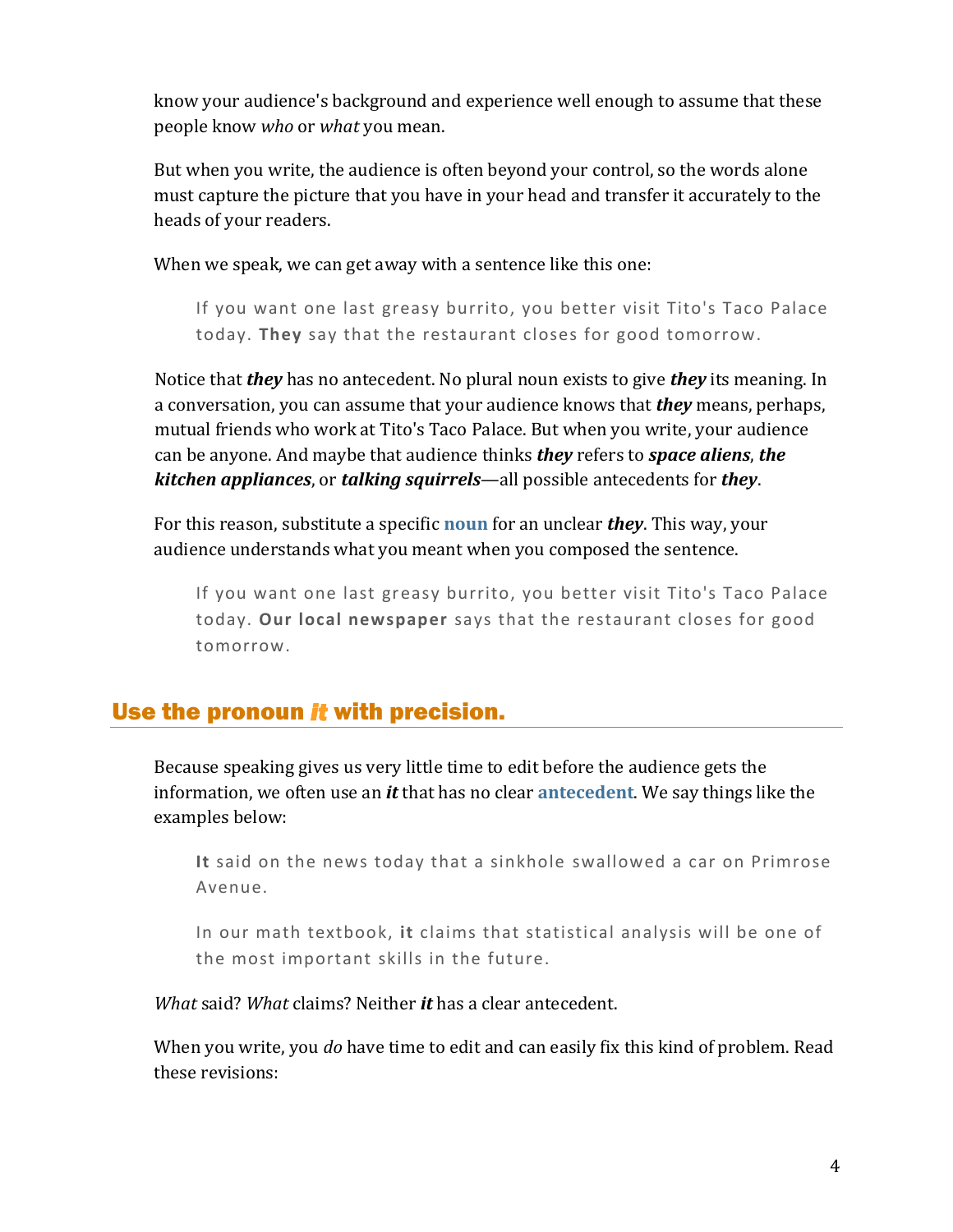On the news today, **a reporter** said that a sinkhole swallowed a car on Primrose Avenue.

**Our math textbook** claims that statistical analysis will be one of the most important skills in the future.

You can't have a pronoun reference problem if you have eliminated the pronoun!

Remember also that *it* can refer to any *single* thing. Read this sentence:

Lightning struck the roof, frying the circuit breaker and shorting out the television and computer. Mom cannot afford **it** this month.

*Roof*, *circuit breaker*, *television*, and *computer* are all possible antecedents for *it*. Not having a roof and not having a computer cause two very different sets of problems. For clarity, use a specific **[noun](https://chompchomp.com/terms/noun.htm)** instead of *it*:

Lightning struck the roof, frying the circuit breaker and shorting out the television and computer. Mom cannot afford **one more repair** this month.

## Confirm that the pronouns *this*, *that*, and *which* have single, clear antecedents.

Sometimes we sum up a complicated situation with a pronouncement like "That was really cool!" or "This blew our minds!" Or we might add as a tag to the end of a sentence, "Which amazed us all." Remember, though, that *that*, *this*, and *which* all require one clear **[antecedent](https://chompchomp.com/terms/antecedent.htm)**. If too many things happened, your reader will get confused.

Read this example:

After sending a break-up text message to his girlfriend Skyler, Jesse forgot to wash his hands before he mixed old mayonnaise into the potato salad with a dirty spoon. **That** was disgusting!

What one thing was disgusting? *That* can refer to the text message to Skyler, the dirty hands, or the poor choice of ingredients and tools. A reader cannot be sure what exactly you have pronounced disgusting.

To fix the problem, replace the *that* with a clear, specific **[noun](https://chompchomp.com/terms/noun.htm)**.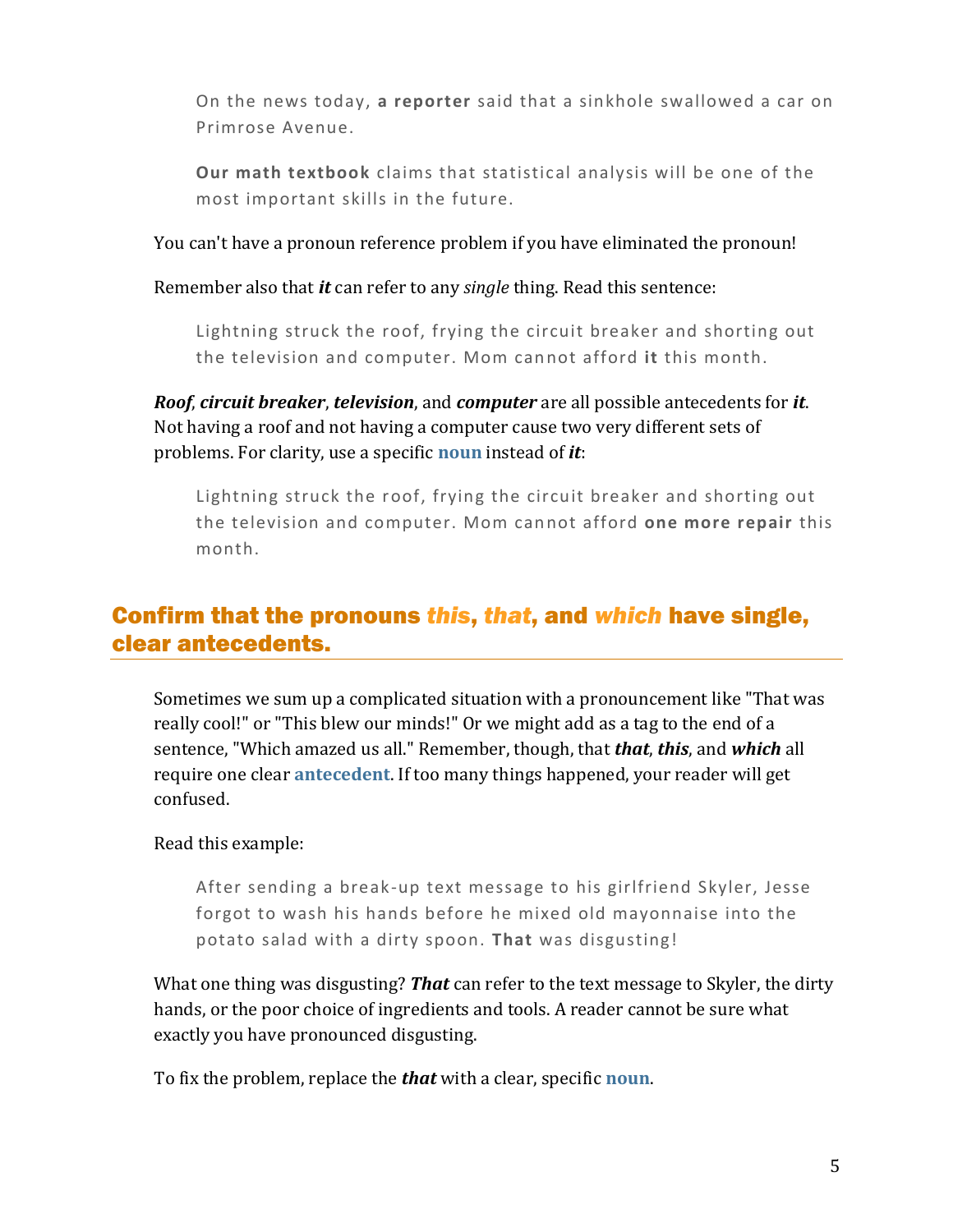**Jesse's relationship skills** are disgusting!

**Jesse's hygiene** is disgusting!

**Jesse's kitchen operation** is disgusting!

## Use second-person pronouns only for direct address.

*You*, *your*, *yours*, *yourself* and *yourselves* are the second-person pronouns. If you are directly addressing your readers, these pronouns are appropriate. For example, you can ask a question like "Have *you* ever ...?" or "Do *you* remember when ...?" to connect with your readers and draw them into your argument.

Second-person pronouns can also slip into our writing when they are *not* appropriate. Sometimes we want to distance ourselves from the material. Sometimes we so want to convince our readers of a point that we bring them in to the work when they don't belong.

Read these examples:

I never ride roller coasters because they make **you** throw up.

In ancient Egypt, only the very rich were entombed; without sufficient wealth, **you** just got buried in the sand.

I never ride roller coasters because *you* throw up? If you were the one who vomited, *I* would ride roller coasters every chance I had! In ancient Egypt, *you* were buried in the sand? You don't appear old enough to have lived in ancient Egypt!

Replace the second-person pronouns to fix the problems:

I never ride roller coasters because they make **me** throw up.

In ancient Egypt, only the very rich were entombed; without sufficient wealth, **the deceased** just got buried in the sand.

# *Who*, *which*, and *that* are not interchangeable.

The **[relative pronouns](https://chompchomp.com/terms/relativepronoun.htm)** *who*, *which*, and *that* should each refer to specific types of **[nouns](https://chompchomp.com/terms/noun.htm)**.